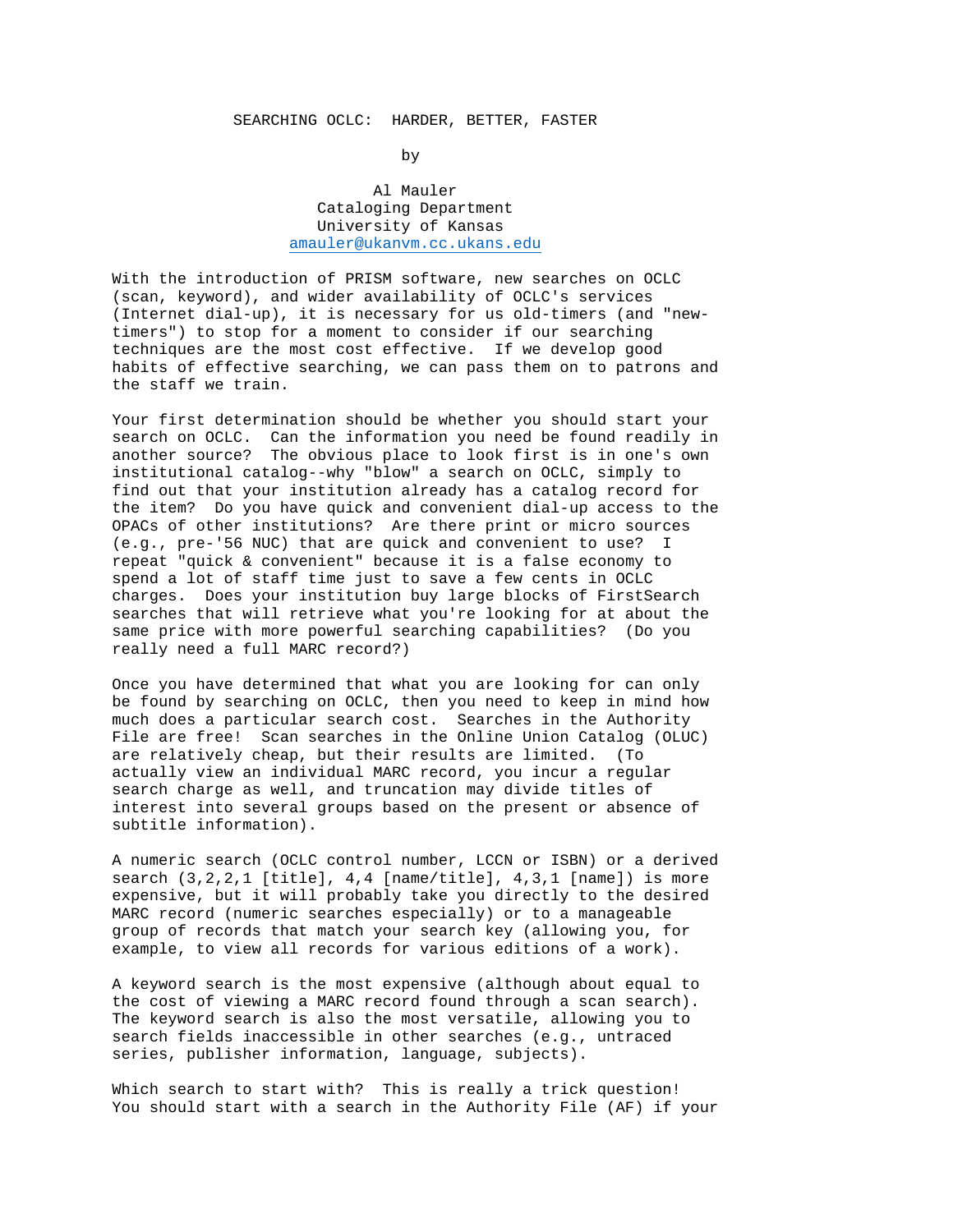search key will include a personal, corporate or conference name.

Fans of National Public Radio have heard of Susan Stamberg, and may even know that she has collected a volume of transcripts from "All Things Considered" entitled \_Every Night at Five\_. But how many of us would construct the derived name/title search (stam,ever) correctly? I know I thought for the longest time that her last name was "Stanberg." But a search in the Authority File would let me know that there is no "Susan Stanberg"--I should either construct my search key without a name component, or browse around in the Authority File until I found the correct form.

I won't even go into the difficulties I had with Maria Hinojosa (also of NPR--who has a book of interviews with NY gang members entitled \_Crews\_). (OK--I had a Spanish-speaker spell it out phonetically for me!) I got on this NPR kick not only because of the difficulty of picking up the correct spelling of a name from the spoken word, but also because I became very conscious of the value of checking the Authority File first when a colleague was trying to find the transcripts of the Clarence Thomas-Anita Hill hearings published with a preface by Nina Totenberg--he had just seen it in the bookstore, and that was all the information he remembered. Several problems here: is it "Tottenberg" or "Totenberg"? is the first filing word of the title "transcripts" or "Clarence" or what? The full title is: "The complete transcripts of the Clarence Thomas-Anita Hill hearings : October 11, 12, 13, 1991." Unfortunately, Nina Totenberg isn't an added entry on the record, so any name or name/title search was doomed from the start! (She could be part of a keyword search, but that's matter for another column.)

Other names are more easily resolved: how many Fs in Hugo von Hofmannsthal (author of the text of "Der Rosenkavalier") or E. T. A. Hoffmann (author of "The Nutcracker")? Should I spell out T. S. Eliot's first name (Thomas) in a name search (NO!) or C. S. Lewis' (Clive) (also NO!)? And where do I start searching for William Least Heat Moon? (And I don't mean out on the Blue Highway to PrairyErth--look under Heat Moon!) Which part of Ho Chi Minh do you search (Ho)? Some of you may remember how the authority record for Muammar Kaddafi was updated almost daily during the Libyan crisis (search by Qaddafi--because that's how he signed a letter to an American grade school girl). And if you're dying to read around in North Korean politics, be sure to check out the writings of the late Kim Il Sung (under Kim, of course).

These meanderings through the Authority File are meant to make it obvious that the most important thing you need to do is to make sure that your search is constructed of elements that are indexed in OCLC, using the conventional spelling by which they are indexed. This leads me to the easiest way of all to save money on OCLC searches--ALWAYS PROOF your search before you send it!

You will be charged for a properly-constructed search whether it retrieves any records or not. If you really screw up and send an impossible search (e.g. 4,5 [name/title] or 3,2,2,2 [title] or